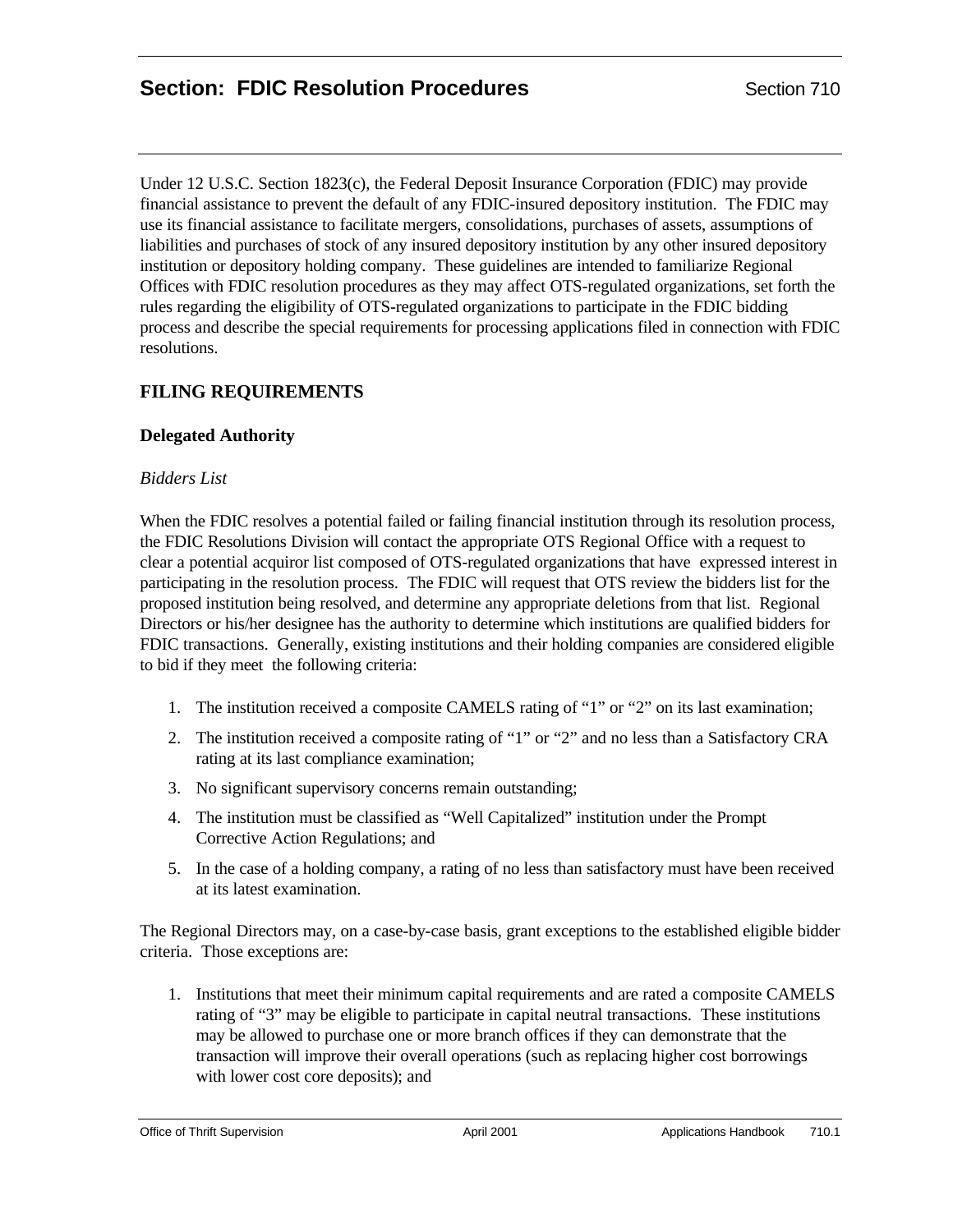2. Institutions that meet their minimum capital requirements and are rated a composite CAMELS rating of "1" or "2" may be eligible to acquire a failing institution if the Management component rating is also a "1" or a "2" and the institution can demonstrate access to sufficient capital to achieve well-capitalized status under the prompt corrective action regulation subsequent to consummation of the transaction.

Proposed private investors who wish to engage in the resolution of potential failed or failing financial institutions through the FDIC Resolution Process must first be pre-cleared to do so by filing necessary background information with the Region and OTS-Washington. Regional Directors, with the concurrence of the Director, Examination Policy, may give clearance to private investors to attend an FDIC bid meeting if they have begun the OTS application process and their proposal is considered reasonable.

#### *Transaction*

Unless a transaction involves the organization of a de novo savings institution that will continue operations subsequent to the transaction, or if it raises an issue of law or policy, the Regional Director, or his/her designee, has the authority to approve the following:

- 1. The purchase of assets or an assumption of liabilities of an insured depository institution by an existing savings institution, or by a savings and loan holding company;
- 2. Any related aspect of the transaction under any statute or regulation requiring OTS approval; and
- 3. Waiver of any applicable publication, public comment or waiting period requirements.

## **Expedited and Standard Processing Procedures**

This application type is not subject to the expedited processing procedures contained under 12 C.F.R. Section 516.

## **Prefiling Meeting Requirements**

Prefiling meetings are not required for this type of application. However, an institution that is considering placing a bid should contact the appropriate Regional Office as early in the process as possible to discuss the effects of the acquisition on its overall operations, business plan, and the applicable application requirements.

#### **Information and Form Requirements**

The OTS application form required to be filed by an institution proposing to acquire a portion of, or substantially all of the assets and liabilities of a failed institution is OTS Form 1639, Interagency Bank Merger Application. If the institution submitting a bid is controlled by a savings and loan holding company, certain transactions, such as the acquisition of substantially all of the assets and liabilities of a failed savings institution or the organization of a nonresulting de novo savings institution, will require the submission of an abbreviated holding company application and an application for permission to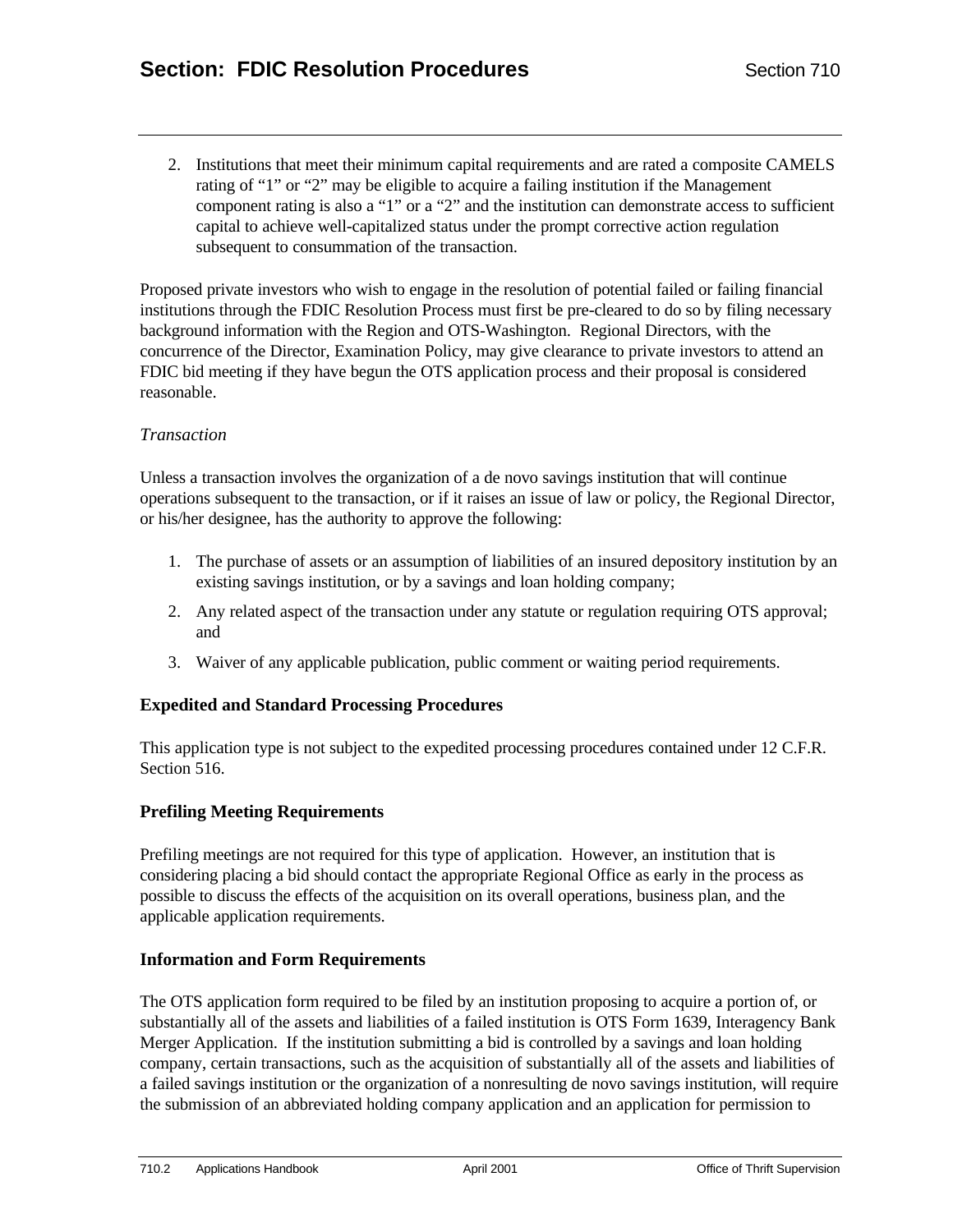organize and merge an interim institution (OTS Form 1495) along with OTS Form 1639. Generally, the holding company need only address Items 110, 120, 130, 220, 410 (only to the extent that new directors and senior executive officers will be added as a result of the transaction) and 510 of the H-(e) application. In addition to the aforementioned forms, the applicant should also provide the following:

- 1. The bid amount and a description of the assets and liabilities to be acquired;
- 2. Proforma financial statements for the resulting entity; and
- 3. If the transaction represents a material increase in the assets and liabilities of the institution, a revised business plan that incorporates the effects of the proposed transaction on the institution. The business plan may be abbreviated provided a more detailed plan is submitted in the event the institution is the successful bidder and consummates the transaction.

The FDIC will either hold a bidders meeting or offer the failed or failing institution for bid through an Internet Auction site. An OTS representative should attend the bid meeting when requested by the FDIC and considered necessary by the Regional Director. The FDIC will determine a bid acceptance date, and on such date will contact OTS if the winning bidder is an OTS regulated institution to inquire as to whether approval of the transaction will be granted. The FDIC will establish a closing date for the transaction, which will generally be within one week of the bid acceptance date. Therefore, if possible, the relevant application forms should be filed with the appropriate Regional Office at least five days before the bid acceptance date. To help facilitate the approval of the transaction by OTS within the time frames dictated by the FDIC, such forms should be submitted as they are prepared, with supplemental filings made as the information necessary to prepare the supplemental filings becomes available.

## **Waiver of Publication and Bank Merger Act Requirements**

Due to the emergency nature of these types of transactions, the Regional Director may waive the standard publication procedures and the requirements of the Bank Merger Act (BMA). Therefore, an institution is not subject to the standard 15-day waiting period applicable to BMA transactions and may consummate the transaction immediately upon receiving all required regulatory approvals.

## **Regulatory Criteria**

The authority of OTS to act on an application to assume liabilities and purchase assets involving an FDIC-insured institution is set forth at 12 C.F.R. § 563.22. If the transaction involves the filing of a holding company application, the applicant must also must satisfy the provisions of 12 C.F.R. Part 574 (See handbook Sections 240 and 510). Specifically, OTS will consider the following criteria:

- If the financial and managerial resources and future prospects of the holding company and the institution would be detrimental to the institution or to the insurance risk of the Savings Association Insurance Fund (SAIF);
- The capital level of the resulting institution; and
- The conformity of the transaction to applicable law, regulation, and supervisory policies.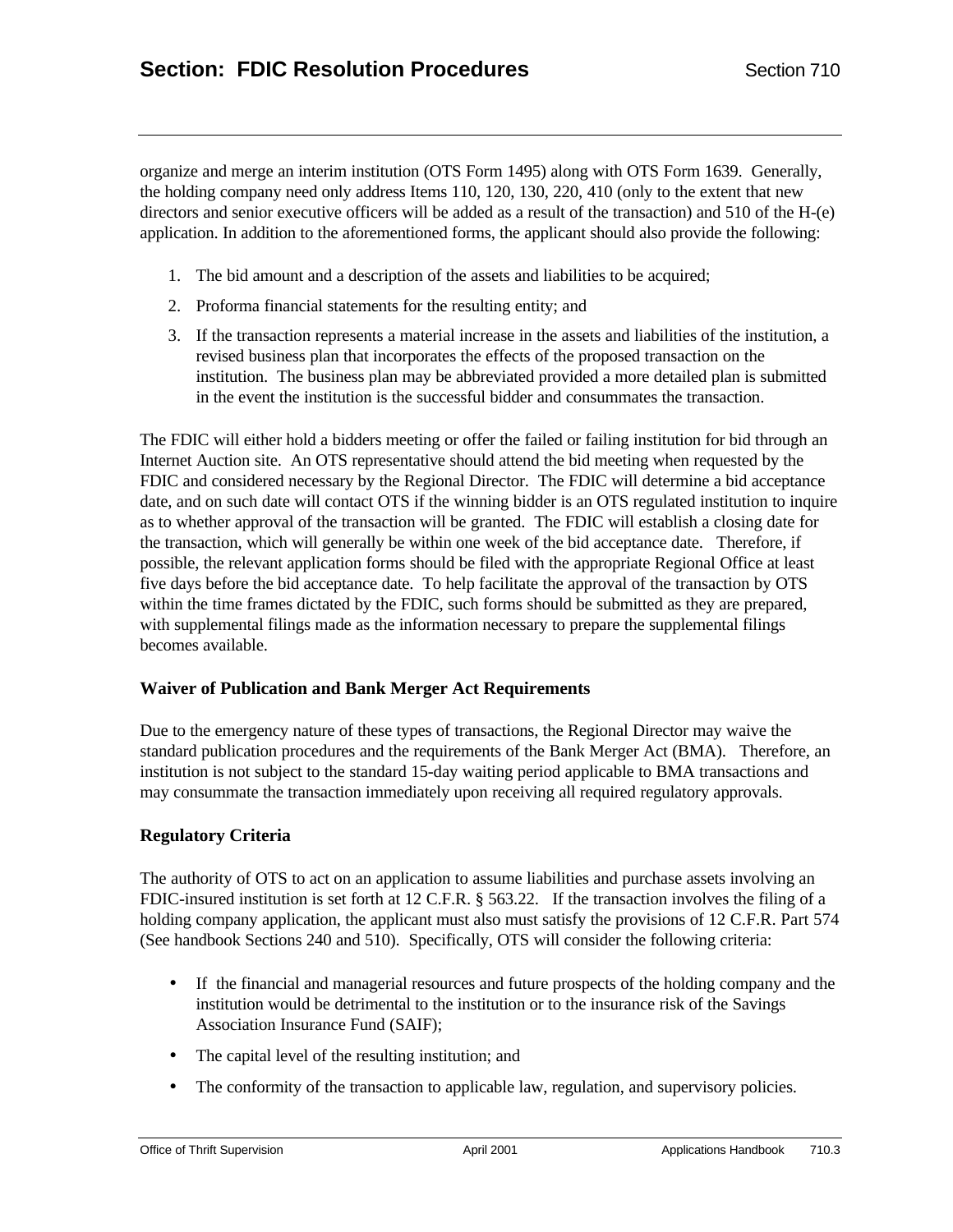#### **Decision Guidelines**

The statutory and regulatory requirements for determining whether OTS should approve an acquisition of assets and/or liabilities are designed to ensure the viability and safe and sound operation of the resulting savings institution. In general, the analysis should conclude that capital of the resulting institution is sufficient to support the operations of the merged entity and that management has the necessary expertise and controls to implement the business plan. OTS should consider the following factors in analyzing the application to determine if the transaction satisfies the applicable statutory and regulatory criteria for approval:

- Do the institution's financial projections demonstrate compliance with OTS capital requirements? Generally, an institution must have a minimum core capital level of 5%, and must be defined as a "Well Capitalized" institution under the Prompt Corrective Action Regulations at the date of acquisition. In certain circumstances, OTS may allow up to 90 days for the institution to run-off deposits to the "core" level for purposes of meeting this standard. However, the institution must demonstrate that it has access to additional capital in the event that run-offs are less than anticipated to enable it to achieve Well Capitalized status after the 90-day period.
- Is capital adequate based on the proposed business philosophy of the resulting institution?
- How does the transaction change the institution's risk profile?
- Is the transaction consistent with the applicant's business objectives?
- Has the applicant provided financial projections for the resulting institution that are reasonable and well supported?
- Will future operations be profitable?
- Do the resulting board of directors and senior management of the institution and holding company, if applicable, have the qualifications and experience necessary to operate the institution in a safe and sound manner?
- Has the applicant provided for appropriate management and policies for any significant new activities or risks to be assumed?
- Is the resulting institution's establishment or operation of additional branches consistent with OTS's branching policy statement (12 C.F.R. § 556.5) and Section 5(r) of HOLA?
- Does the applicant indicate that QTL compliance will be maintained?
- Will the institution and/or holding company incur debt to fund the transaction that may place undue pressure on the institution to pay dividends?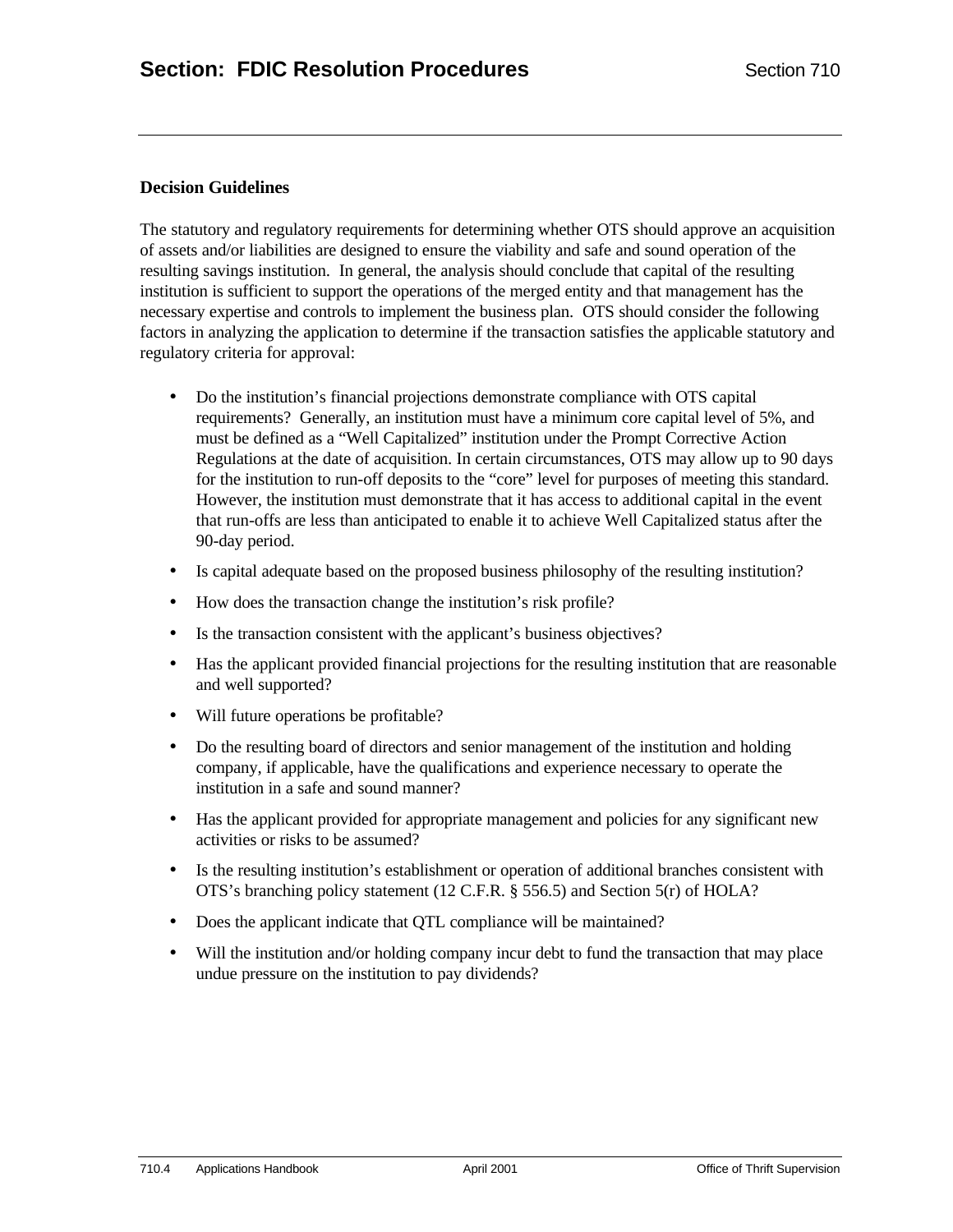## **Conditions**

Generally, the following conditions will be imposed on any approval to acquire deposits and/or purchase assets through the FDIC resolution process.

- The Institution must receive all required regulatory approvals for the proposed transaction and submit copies of all such approvals to the Regional Director prior to consummation of the proposed transaction;
- The Institution must advise the Regional Director in writing within five (5) calendar days after the effective date of the proposed transaction: (a) of the effective date of the proposed transaction and (b) that the transaction was consummated in accordance with all applicable laws and regulations, the application, and the approval letter; and
- The Institution must advise each accountholder whose withdrawable accounts would increase above \$100,000 as a result of the transaction of the effect on their insurance coverage no later than thirty (30) days after the effective date.

OTS may impose certain nonstandard conditions on a case-by-case basis. All nonstandard conditions of approval must be supported with justification in the recommendation memorandum related to approval of the application. All nonstandard conditions incorporated into the approval letter must be summarized in the National Applications Tracking System for the application.

# **RECORDKEEPING REQUIREMENTS**

OTS is required to consolidate all correspondence related to the processing of the application into a file copy to be sent to a central file. Both the Regional Office and OTS-Washington will maintain a separate file copy for nondelegated filings. The file copy must include a copy of the original filing including all exhibits, all amendments, all internal and external correspondence between interested parties, all documentation associated with the review and analysis of the filing, and all decision, recommendation memorandum, and compliance material. The file copy must be organized and separated into public and confidential material, and clearly identified as such. The public and confidential sections must be arranged in chronological order.

## **Confidentiality**

The applicant must submit in writing, concurrently with the submission of the application, any requests to keep specific portions of the application confidential. In accordance with the Freedom of Information Act, the request should discuss the justification for the requested treatment and should specifically demonstrate the harm (e.g., to competitive position, invasion of privacy) that would result from the public release of information.

Information for which confidential treatment is requested should be: (i) specifically identified in the public portion of the application by reference to the confidential section; (ii) separately bound; and (iii) labeled "confidential." The applicant should follow these same procedures when filing supplemental information to the application. OTS will determine whether information designated as confidential